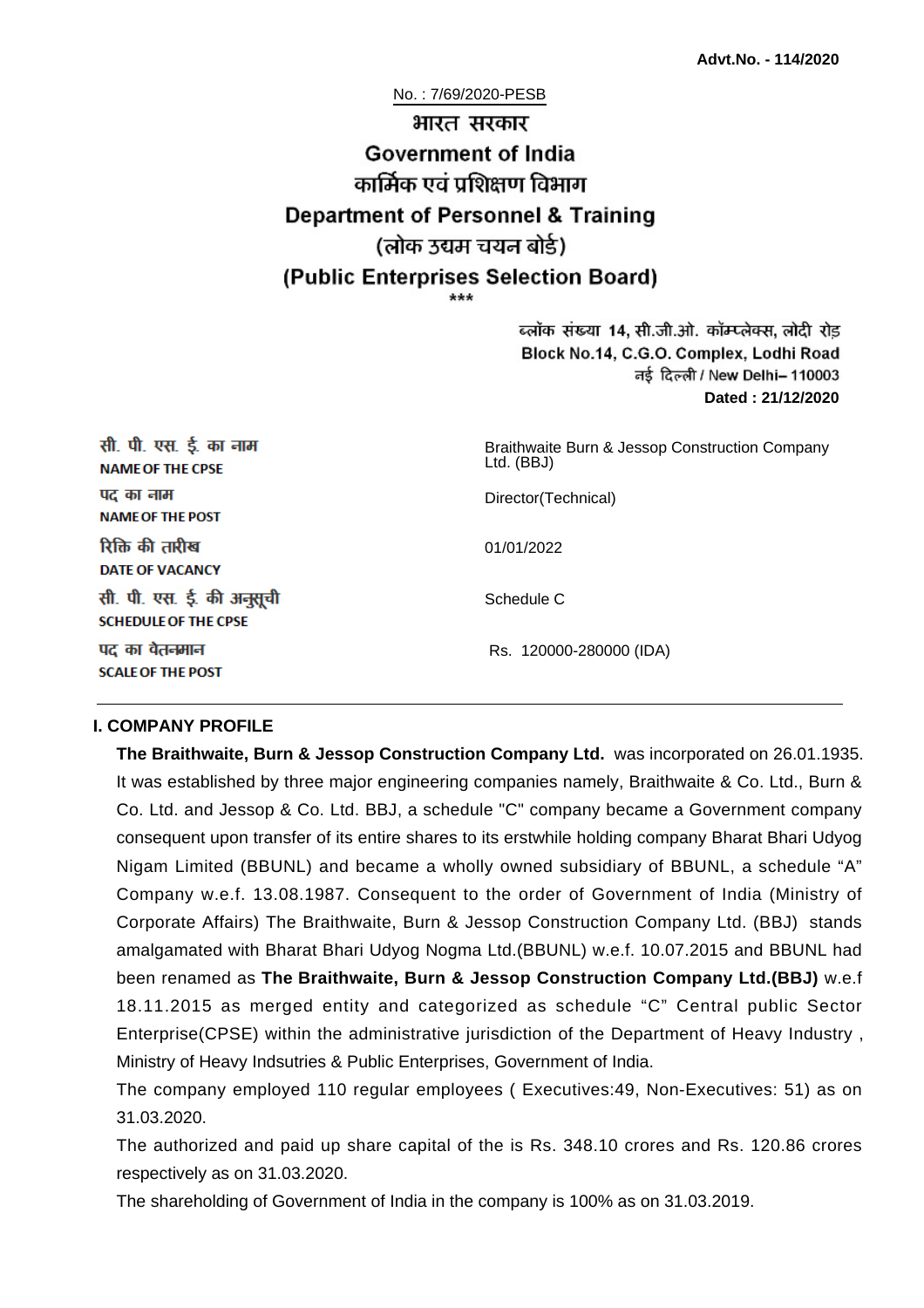#### **II. JOB DESCRIPTION AND RESPONSIBILITIES**

1. He/She will be responsible for overall Marketing Functions, Client Servicing and Planned Diversification of the Company's Product line.

2. Being a functional Head and Member of the Board reporting to the Chairman & Managing Director, he/she will look after Planning, Commissioning and Execution of Project including Designing, implementation of Technology, Tendering, Estimation, Site Supervision and overall Project Administration, monitoring and control of execution work in progress for on going Projects and the Projects in the pipeline.

3. He/She will have strong commercial sense and technical acumen to deal with clients and terface management. Besides commercial negotiotion, dealing with JV, Strategic Alliance and Tieup arrangement would be his/her major thrust area.

4. Advising in matters of Technical due-diligence on contracts, Diversification Participative Bidding, Tie-up Arrangement, Joint Venture and Strategic Alliance will be the Key Result Areas (KRA) amongst others to be dealt in line with Guidelines of the Govt and the objectives of the Company and any other functions assigned to him/her from time to time.

#### **III. ELIGIBILITY**

**1. AGE :** On the date of occurrence of vacancy (DOV)

| Age of superannuation 60 years |                                                                                             |                |                                                                                             |  |
|--------------------------------|---------------------------------------------------------------------------------------------|----------------|---------------------------------------------------------------------------------------------|--|
| <b>Internal</b>                |                                                                                             | <b>Others</b>  |                                                                                             |  |
| <b>Minimum</b>                 | <b>Maximum</b>                                                                              | <b>Minimum</b> | <b>Maximum</b>                                                                              |  |
| 40                             | 2 years residual service as on<br>the date of vacancy w.r.t. the<br>date of superannuation. | -40            | 3 years residual service as on<br>the date of vacancy w.r.t. the<br>date of superannuation. |  |

#### **2. EMPLOYMENT STATUS:**

The applicant must, on the date of application, as well as on the date of interview, be employed in a regular capacity – and **not** in a contractual/ad-hoc capacity – in one of the followings:-

(a) Central Public Sector Enterprise (CPSE) (including a full-time functional Director in the Board of a CPSE);

- (b) Central Government including the Armed Forces of the Union and All India Services;
- (c) State Public Sector Enterprise (SPSE) where the annual turnover is \***Rs 500 crore or more**;
- (d) Private Sector in company where the annual turnover is **\*Rs 500 crore or more**.

(\* The average audited annual turnover of three financial years preceding the calendar year in which the post is advertised shall be considered for applying the approved limits)

#### **3. QUALIFICATION:**

The applicant should be an engineering graduate preferably in Civil/Structural Engineering with good academic record from a recognized University/ Institution.

Applicants holding MBA/ Post Graduate Diploma in management will have an added advantage.

#### **4. EXPERIENCE:**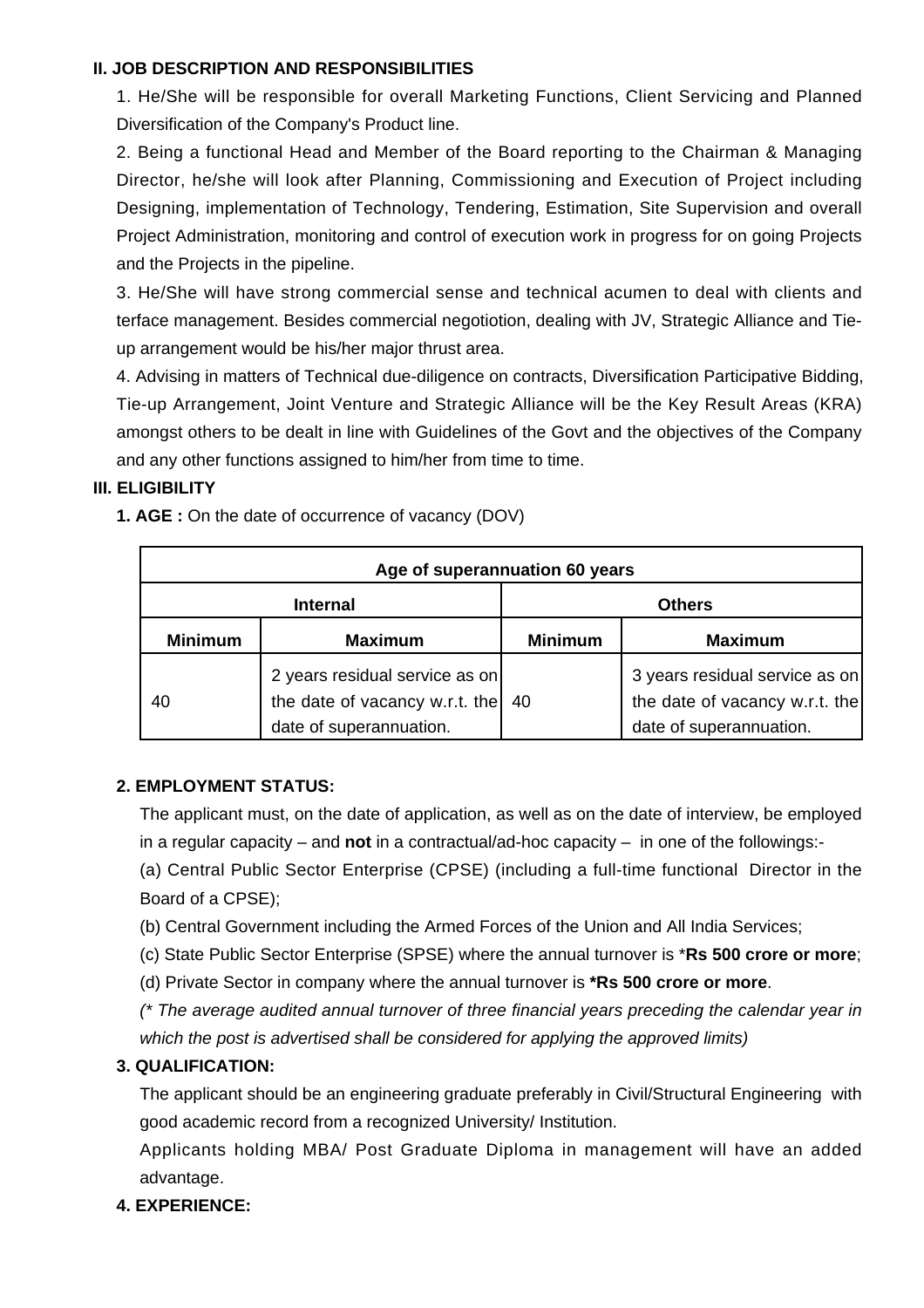The applicant should have technical/ operational experience at a senior level in a large organization of repute, out of which at least two years during the last ten years should have been in project management/ manufacturing/ engineering sector.

Exposure in the area of Erection of Steel Bridge and Cantilever/ Suspension Bridge is desirable.

Experience in major Civil Engineering Works, Bridges, Roads, Road over Bridges (RoB) Structural Steel and dealing with Client Servicing, Negotiation, Claims, Cost Estimation and Technical Due-Diligence in an organization of repute would have an added advantage.

#### **5. PAY SCALE:**

# **(a)Central Public Sector Enterprises-**

## **Eligible Scale of Pay**

- (i) Rs. 5550-6870 (IDA) Pre 01/01/1992
- (ii) Rs. 7500-9900 (IDA) Post 01/01/1992
- (iii) Rs. 17500-22300 (IDA) Post 01/01/1997
- (iv) Rs. 36600-62000 (IDA) Post 01/01/2007
- (v) Rs. 90000-240000 (IDA) Post 01/01/2017
- (vi) Rs. 12000-16500 (CDA) Pre-revised
- (vii) Rs. 15600-39100 + GP 7600 (CDA)
- (viii) Rs. 78800-209200 (Level 12) CDA

The minimum length of service required in the eligible scale will be one year for internal candidates, and two years for others as on the date of vacancy.

#### **(b)**

**(i) Applicants from Central Government / All India Services** should be holding a post of the level of Deputy Secretary in Government of India or carrying equivalent scale of pay on the date of application.

**(ii) Applicants from the Armed forces of the Union** should be holding a post of the level of Lieutenant Colonel in the Army or equivalent rank in Navy/Air Force on the date of application.

**(c)**

 **Applicants from State Public Sector Enterprises/ Private Sector** should be working at Board level position or at least a post of the level immediately below the Board level on the date of application.

# **6. CONDITION OF IMMEDIATE ABSORPTION FOR CENTRAL GOVERNMENT OFFICERS**

Central Government Officers, including those of the Armed Forces of the Union and the All India Services, will be eligible for consideration only on immediate absorption basis.

#### **IV. DURATION OF APPOINTMENT**

The appointment shall be for a period of five years from the date of joining or upto the date of superannuation or until further orders, whichever is earlier.

# **V. SUBMISSION OF APPLICATIONS**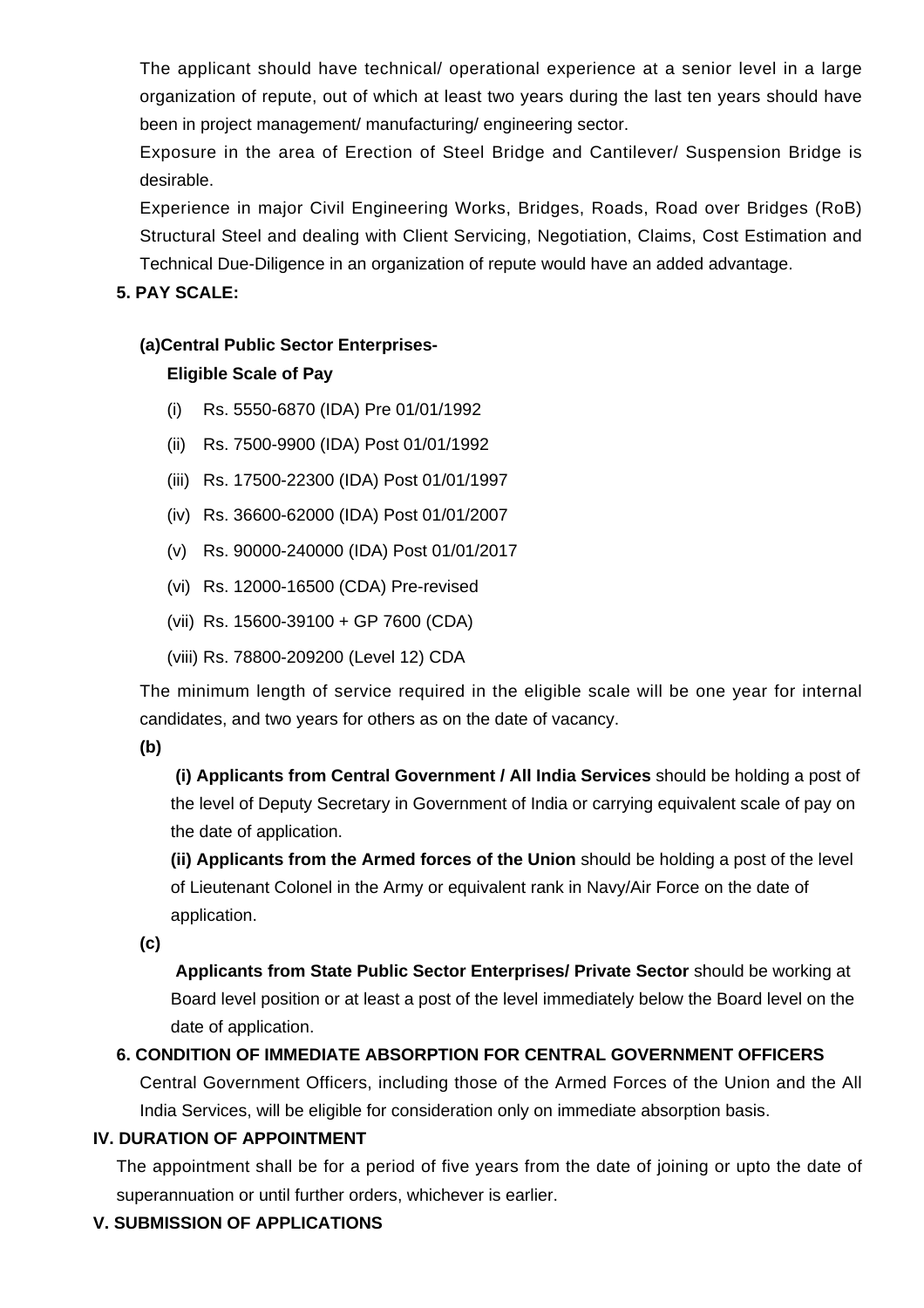## **Applicants should submit their applications on-line only as per the format.**

**1.** The applicants should submit their applications through proper channel as follows:

(a) Government Officers, including those of the Armed Forces of the Union and All India Services: through Cadre Controlling authority;

(b) CMDs/MDs/Functional Directors in CPSE: through the concerned Administrative Ministry;

(c) Below Board level in CPSE: through the concerned CPSE;

(d) CMDs/MDs/Functional Directors in State PSE: through the concerned Administrative Secretary and Cadre Controlling Authority, if any, of the State Government;

(e) Below Board level in SPSE: through the concerned SPSE;

(f) Private Sector: directly to the PESB.

**2.** Applicants from Private Sector must submit the following documents along with the application form:

(a) Annual Reports of the Company in which currently working for the 3 financial years preceding the calendar year in which the post is advertised (**please provide URL or attach/enclose copies** );

(b) Whether the company is listed or not; if yes, the documentary proof (**please provide URL or attach/enclose copies**);

(c) Evidence of working at Board level or at least a post of the level immediately below the Board level;

(d) Self-attested copies of documents in support of age and qualifications;

(e) Relevant Jobs handled in the past with details.

### **VI. UNDERTAKING BY THE APPLICANT**

An applicant has to give an undertaking as a part of the application that he/she will join the post, if selected. If an applicant does not give such undertaking, the application would be rejected.

# **1. For candidates from Central Government/Armed Forces of the Union/ All India Services**

(a) The appointment is on immediate absorption basis.

(b) If a candidate conveys his/her unwillingness to join after the interview is held, he/she would be debarred for a period of two years from the date of interview, for being considered for a Board level post in any CPSE.

(c) Further, if a candidate conveys his/her unwillingness to join after the issue of offer of appointment, he/she would be debarred for a period of two years from the date of offer of appointment for being considered for a Board level post in any CPSE.

#### **2. For candidates from CPSE**

a. If a candidate conveys his/her unwillingness to join after the interview is held, he/she would be debarred for a period of two years from the date of interview, for being considered for a Board level post in any CPSE other than the one to which the candidate belongs.

b. Further, if a candidate conveys his/her unwillingness to join after the issue of offer of appointment, he/she would be debarred for a period of two years from the date of offer of appointment for being considered for a Board level post in any CPSE other than the one to which the candidate belongs.

# **3. For candidates from SPSE/ Private Sector**